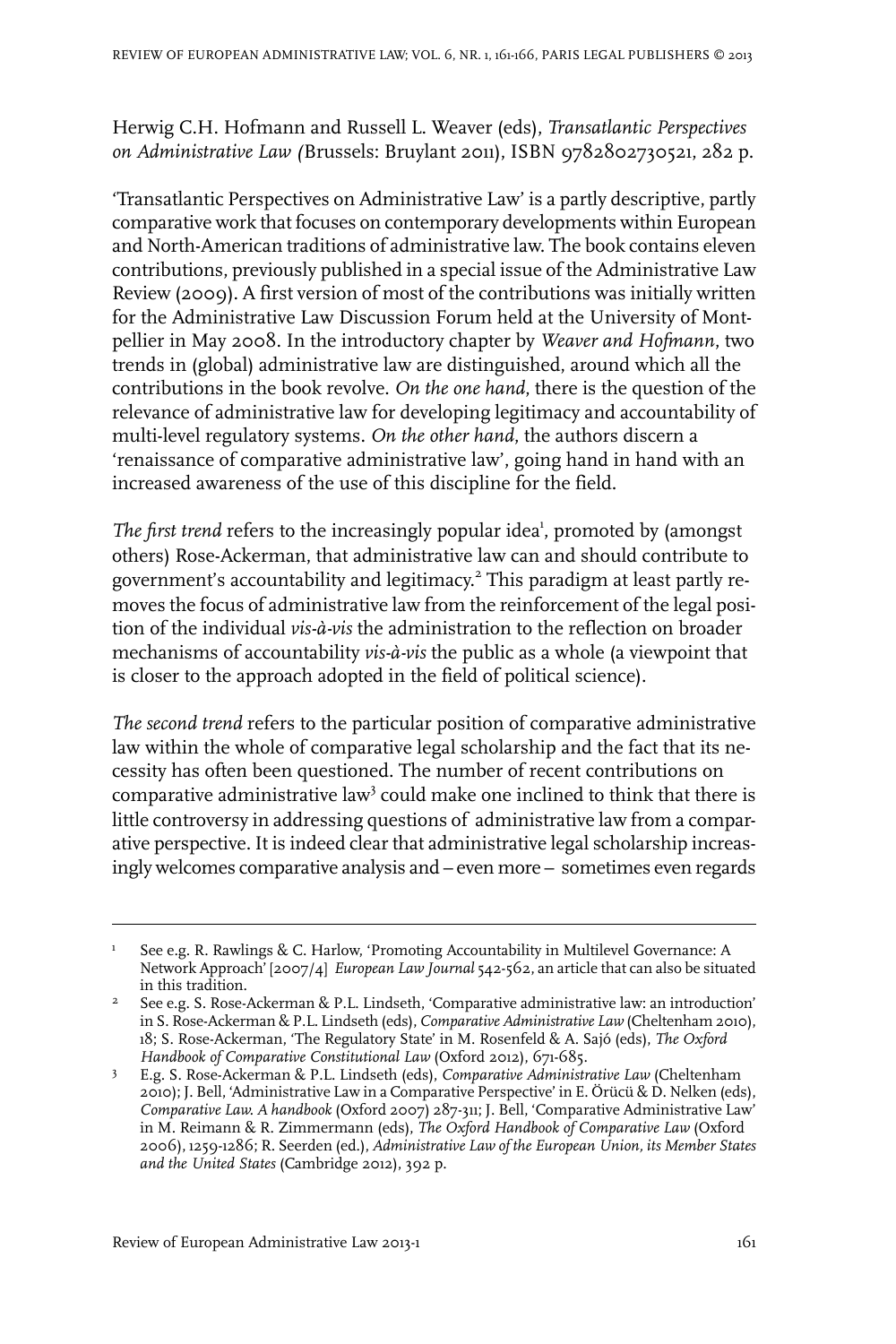it as a requirement for quality legal research. This has not always been the case however.

Two centuries ago, Dicey famously denied the existence of such a thing as 'administrative law' in the common law system, as opposed to continental traditions.<sup>4</sup> Nevertheless, it would be wrong to suggest that only the Anglo-American tradition has long struggled with the recognition of administrative law as an autonomous field and with its delineation in relation to constitutional law. For many continental systems as well, administrative law is a relatively young branch. Half a century ago, studying administrative law, even in systems strongly influenced by the French tradition such as Belgium, was still considered rather 'exotic'. This probably had something to do with the lack of statutory law governing the privileges, rights and duties of the administration. Administrative law in Europe is – if anything – principled law. General principles of law and more specifically principles of proper administration play a primordial role in limiting the powers of the administration. However, it took these principles quite a while to develop in the (specialised) case law. Nowadays, most continental systems use separate administrative courts or specialised chambers within the general courts, but these were often only established or properly developed over the course of the  $20<sup>th</sup>$  century.

*Anno* 2013, the emancipation of administrative law is a fact. Its 'youth' however, places it in a somewhat peculiar position when it comes to attempts to compare the flaws and benefits of different legal systems. In an inspiring article on the use and value of comparative administrative law and legal history, Della Cananeain 2010 pointed out that the relatively late development of a body of administrative law in many European states (together with the alleged politicalcultural embedding of administrative law<sup>5</sup>) explains why less comparative research has been performed in the field of administrative law than in the field of private law.<sup>6</sup> However, the author seems to regard the ongoing development of administrative law as a systematic branch of law as a stimulus for comparative research, rather than an impediment.<sup>7</sup> The construction of a body of administrative law is indeed a gradual process, which can benefit from foreign inspira-

Dicey in *Law of the Constitution*, published in 1885. <sup>4</sup>

The author speaks of the paradigm of 'administrative law as a national *enclave*'. See also H.P. Nell, 'Administrative law' in J.M. Smits (ed.), *Elgar Encyclopedia of Comparative Law* (Cheltenham 2006) 18, where a similar argument is being made. 5

<sup>&</sup>lt;sup>6</sup> G. della Cananea, 'Administrative Law in Europe: A Historical and Comparative Perspective' [2010/2] *Online Italian Journal of Public Law*, 165.

*Ibid.,* 170: 'The evidence is that national authorities face similar problems and adopt similar solutions, learning from the experience of others in the process. This explains, together with 7 EU rules, the shift from the study of "foreign" law to the increasing use of comparative legal analysis.'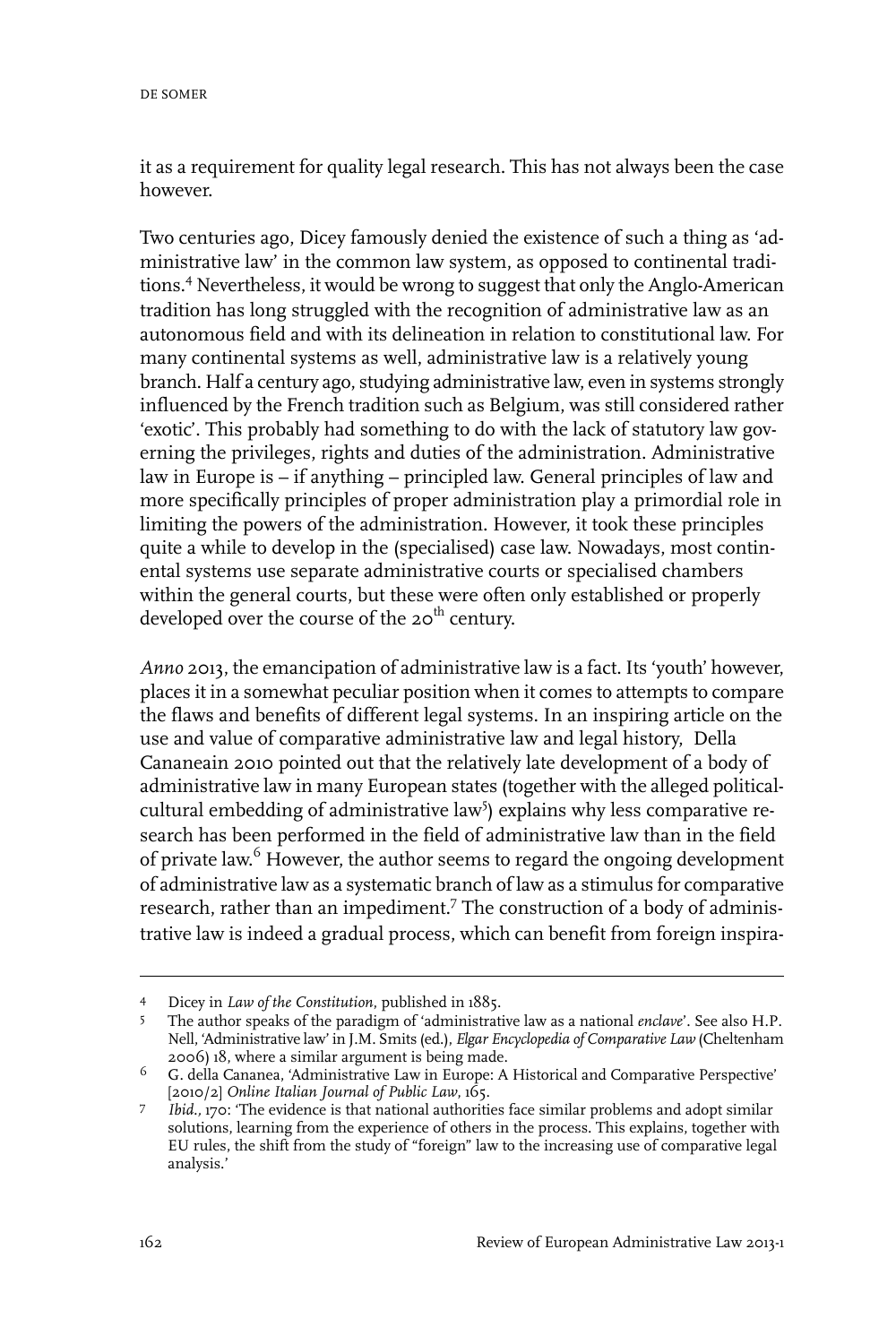tion and cross-fertilisation. This requires comparison with solutions adopted in other systems.

Thanks to the common project that EU Member States face, much comparative legal work in Europe today focusses exclusively on the European legal sphere.<sup>8</sup> The editors of this volume rightly thought it wise to look over the Atlantic once in a while in addition to their principle research. It is hard to say what is the most compelling conclusion this book brings the reader to: the similarity of the problems faced or the differences that still exist between the solutions adopted to address these problems. The former should reassure us that comparative analysis of European and American legal traditions can be useful, since both formulate answers to the same questions. The latter should challenge us to address the question, for each single topic, why a different answer is offered by both traditions. In some cases, our legal traditions and the assumptions underlying them explain why we persist in adopting a different solution and transposing an American solution to the European case and *vice versa* will probably be unadvisable.In other cases, however, comparing is a useful learning experience and inspiration can be drawn from each other's solutions to legal problems. This is especially so where problems originate from the multi-level structure (federal or supranational) of government. *Hofmann's* chapter on challenges that European Union public law is confronted with in the 21<sup>st</sup> century immediately sets the tone, demonstrating how EU administrative law is mostly characterised by its lack of centrality. His formulation of the most pressing problems that the system faces today makes this abstract observation quite tangible. Although a minority of the contributions in Hofmann and Weaver's volume are genuinely comparative in nature, they all address questions arising in the North-American as well as the European legal sphere. The contributions focusing on North-American law invite the European reader to reflect on the usefulness of the solutions adopted in the European legal sphere and *vice versa*.

One of the most obvious differences between both traditions seems to be the importance attached to the anchoring of administrative rules and principles in statutory law. While continental lawyers are perhaps inclined to assume that the American tradition, stemming from common law, to a much greater extent than European law, relies on judge made law, this does not seem to be the case for the field of administrative law. An eye-opening contribution by Catherine Donnelly<sup>9</sup> written in roughly the same period and assessing the impact of federal US administrative law and supranational EU administrative law on US

So does Della Cananea's article, which promotes the use of comparative law to identify common European principles of administrative law, which can serve as a common substratum. 8

C. Donnelly, 'Administrative Law and Multi-Level Administration: An EU and US Comparison' [2008-09] *The Cambridge Yearbook of European Legal Studies*, 211-246. 9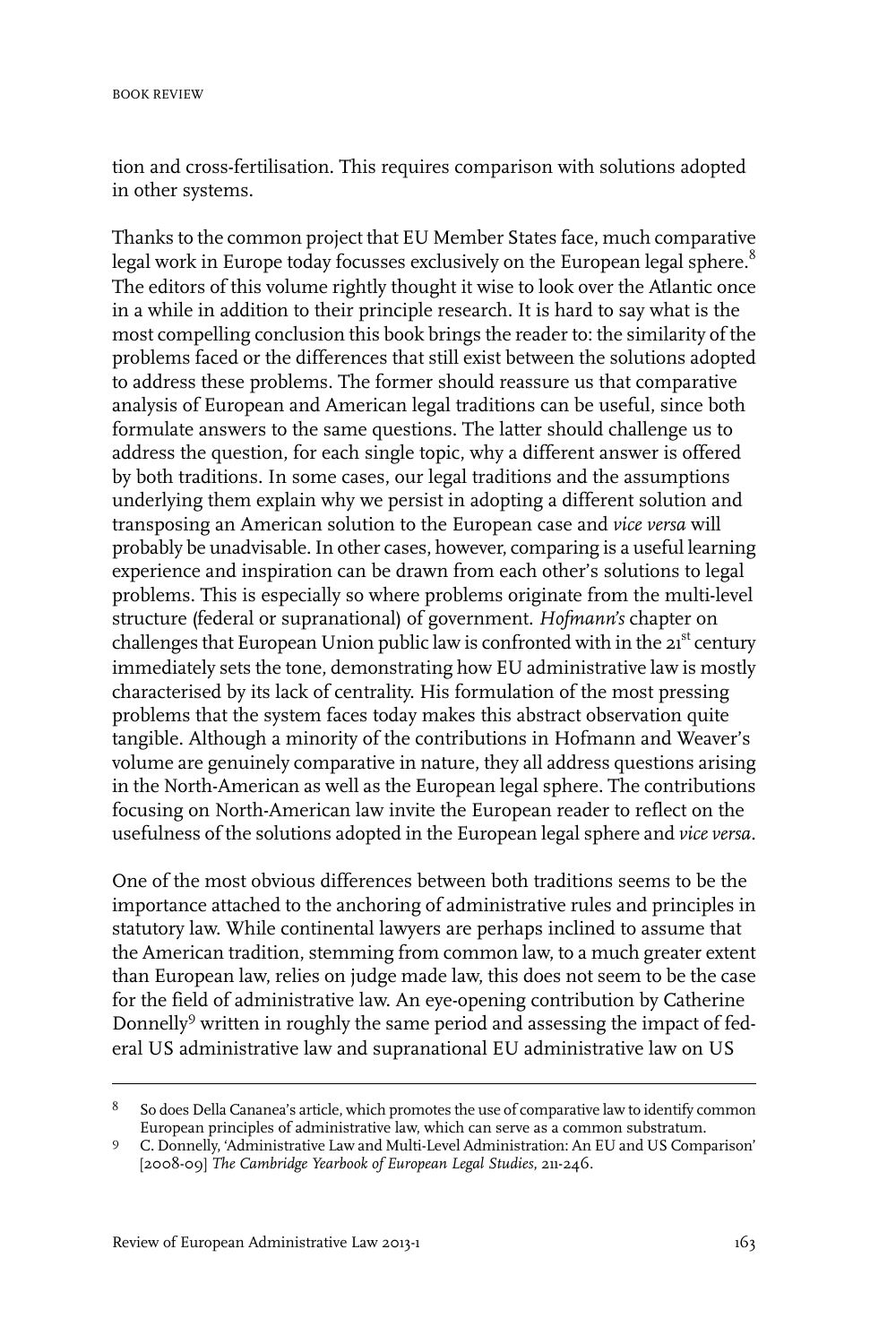States and EU Member States respectively, has already revealed this paradox. Donnelly explains how 'administrative law' in a US context is often simply assumed to just be the Administrative Procedure Act (APA) as such. In principle, federal courts have no mandate to create or complement the body of rules and principles governing the functioning of the administration. Their role in contributing to the development of federal administrative law is therefore far more limited than that of the European Court of Justice in relation to EU administrative law. This difference in judicial intrusion is reflected in the differing impact that federal US law and EU law have on the systems of administrative law in the US States and the Member States of the EU respectively. In the US, the APA is dominant but does not apply to agents at the State level. If one adds to this the relatively low level of judicial activism in the field, it is easy to understand why the administrative law systems of the US States have hardly been influenced by federal administrative law. At the EU level, primary and secondary legislation – although important – are less dominant sources of general administrative law and general legislation on administrative procedure is lacking. Consequently, the ECJ itself has been playing an important role in the creation of a body of general principles of administrative law, the scope of which does not only extend to administrative action by the EU institutions themselves but also to Member States whenever they act within the scope of EU law. Both the chapter by Asimow and Dunlop and Funk's chapter contribute to a more thorough understanding of this different approach to the development of administrative law in the multilevel legal orders of the US and the EU.

*Asimow and Dunlop*, both American, one writing from an academic's perspective and the other a practitioner's, discuss the law on administrative adjudication in the European Union. The authors write from a background where the rules to be followed in procedures of adjudication – meaning, in an American sense at least, individual application of rules on those subject to them – are evident and clear-cut. Statutory law itself offers considerable legal certainty as to the duties of the administration when preparing and issuing individual decisions. The writers conclude, with surprise, that identifying the rules and principles applicable to adjudication in European Union administrative law is on the other hand a rather difficult task. The authors uncover lacunas and, perhaps more importantly, make us aware that there remains insufficient legal certainty when it comes to adjudication in EU law. Over the past few years, the EU has been taking many initiatives to improve the legislative process and to build a framework for regulatory decision making. Adjudication however, is often disregarded, although it probably has the most direct impact on citizens. Although the solution does not necessarily lie in the American example, *i.e.* the adoption of anchoring legislation, the conclusion that the lack of clarity, uniformity and coherence that currently exists is unacceptable in any *Rechtsstaat*, seems unavoidable. *Funk's* chapter offers a more thorough insight in three US legislative acts in the field of administrative law other than the more often discussed Ad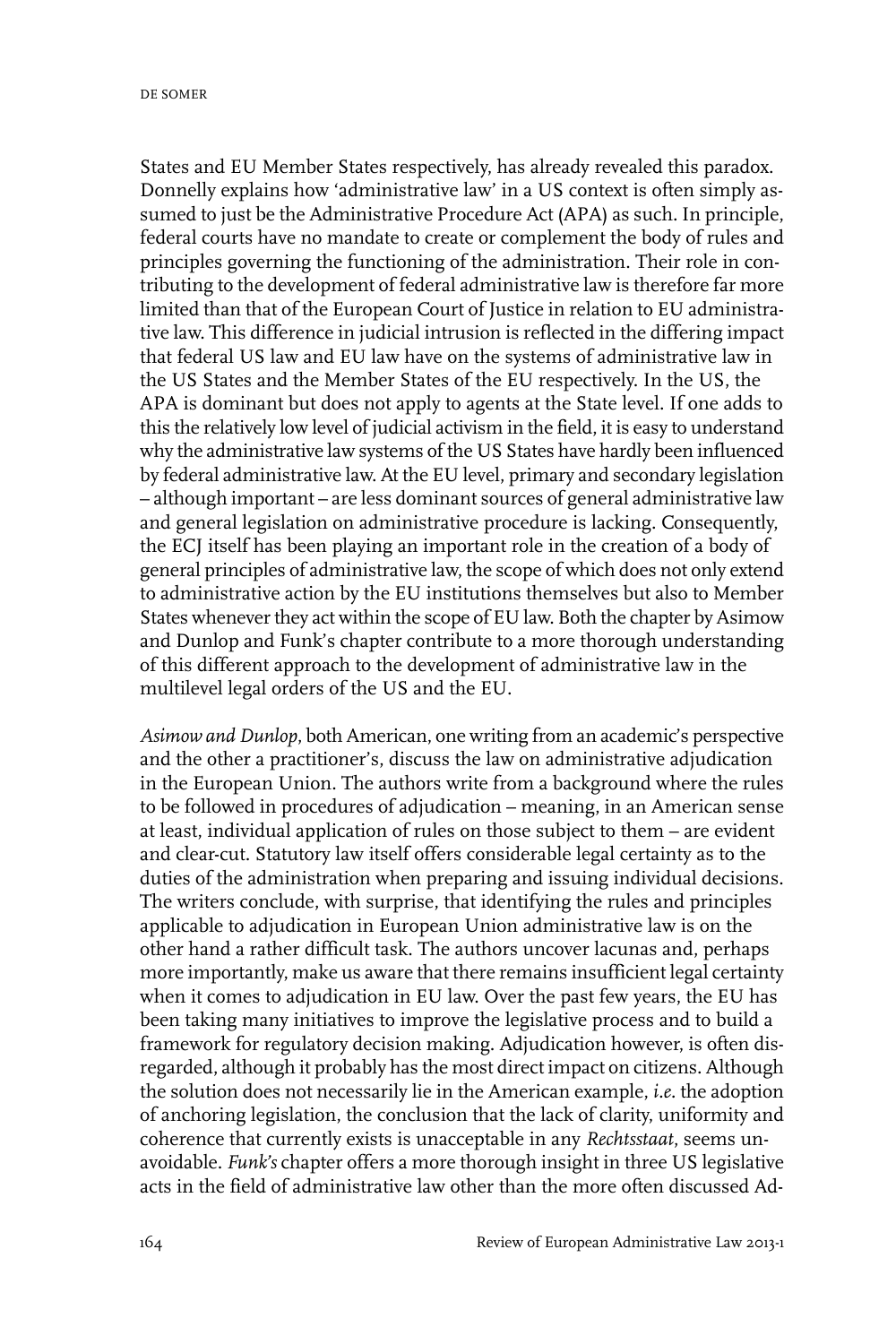ministrative Procedure Act: the Federal Advisory Committee Act, the Sunshine Act and the Negotiated Rulemaking Act.<sup>10</sup> His analysis holds a warning for European lawyers not to make transparency and participation into principles that outweigh all other interests, since this may have perverse effects.

In the chapter 'Eight Things Americans Can't Figure out About Controlling Administrative Power', *Shapiro and Murphy* reveal some unresolved problems in American law regarding control of the executive. They conclude their chapter by modestly asking European scholarship for help or inspiration. While some questions seem to be rooted in American constitutional traditions (especially with regard to the specific American approach towards separation of powers in a presidential system), others are transferable to a European context. The question of the scope of judicial review on administrative action and particularly the extent to which courts can judge the merits of the case is probably the most familiar one to European scholars. A recent book edited by Craigand Tomkins demonstrates how the subject of controlling the executive still raises questions in many jurisdictions, including European ones.<sup>11</sup>

Another problem that North-American and European law have in common is that of dealing with the shift from a government to a governance approach in public law. One feature of governance is contractualisation of the administration, *i.e.* the increased use of contractual instruments in daily administrative practice instead of unilateral action. Denis *Lemieux* addresses the unavoidable question of to what extent the use of contracts in Canadian public administration excludes the applicability of general rules and principles of public law, which often take the form of procedural guarantees for citizens, such as the duty to give reasons. This question has been and is still keeping courts and legal scholars busy in for instance Belgium.<sup>12</sup> Since this question is particularly relevant for legal practice, there is a pressing need for more systematic and indepth research. Perhaps inspiration can be sought in the pragmatic approach which the Canadian courts have adopted regarding this matter.

Another set of challenges that are faced on both sides of the Atlantic relate to administrative organisation. This is perhaps the most understudied domain in comparative administrative law. *Schneider's* contribution on a common framework for decentralised EU agencies and the Meroni doctrine does not engage

<sup>&</sup>lt;sup>10</sup> Donnelly also mentions these acts, but does not discuss them in much detail.

P. Craig & A. Tomkins (eds), *The Executive and Public Law. Power and Accountability in Compar-*11 *ative Perspective* (Oxford 2006), 1-15.

<sup>&</sup>lt;sup>12</sup> Where the question has, for instance, arisen whether the dismissal of government personnel in contractual service is subject to the duty to state reasons: e.g. I. Vanden Poel, 'Motivering van het ontslag van een contractant in overheidsdienst: een bres in het Belgische ontslagrecht?' [2011/3] *Tijdschrift voor Sociaal Recht*, 115-153.